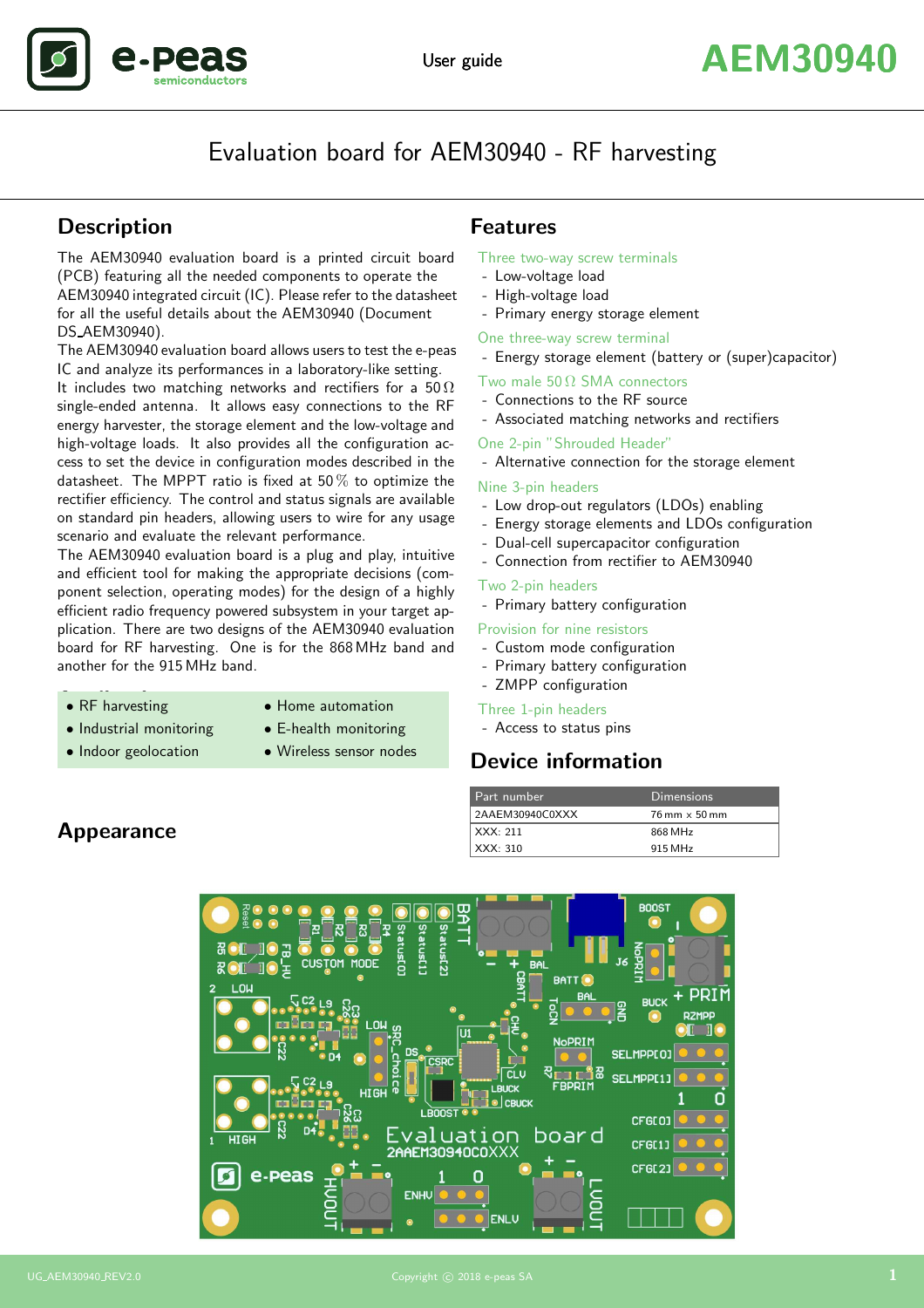



# **Contents**

| 1 Connections Diagram                          | 3   |
|------------------------------------------------|-----|
| 1.1 Signals description 4                      |     |
| 2 General Considerations                       | 5   |
| 2.1 Safety information                         | - 5 |
| 2.2 Basic configurations                       | - 5 |
| 2.3 Advanced configurations                    | - 6 |
| <b>3</b> Functional Tests                      | 7   |
|                                                | -7  |
|                                                | -7  |
| 3.3 Switching on primary battery 8             |     |
|                                                |     |
| 3.5 Dual-cell supercapacitor balancing circuit | 9   |

# List of Figures

|                       | 1 Connection diagram 3                             |     |  |  |
|-----------------------|----------------------------------------------------|-----|--|--|
|                       | 2 STATUS[0] and HLDO evolution with BATT 7         |     |  |  |
|                       | 3 SRC and STATUS[2] while energy is extracted from |     |  |  |
|                       | SRC (BATT under Vovch) 7                           |     |  |  |
|                       | 4 LDOs disabled around 600 ms after BATT reaches   |     |  |  |
|                       |                                                    | - 8 |  |  |
|                       | 5 Switching from SRC to the primary battery        | 8   |  |  |
|                       | 6 AEM30940 behaviour during cold start 9           |     |  |  |
|                       |                                                    |     |  |  |
| <b>List of Tables</b> |                                                    |     |  |  |

| 4 Usage of SELMPP[1:0] 5 |  |
|--------------------------|--|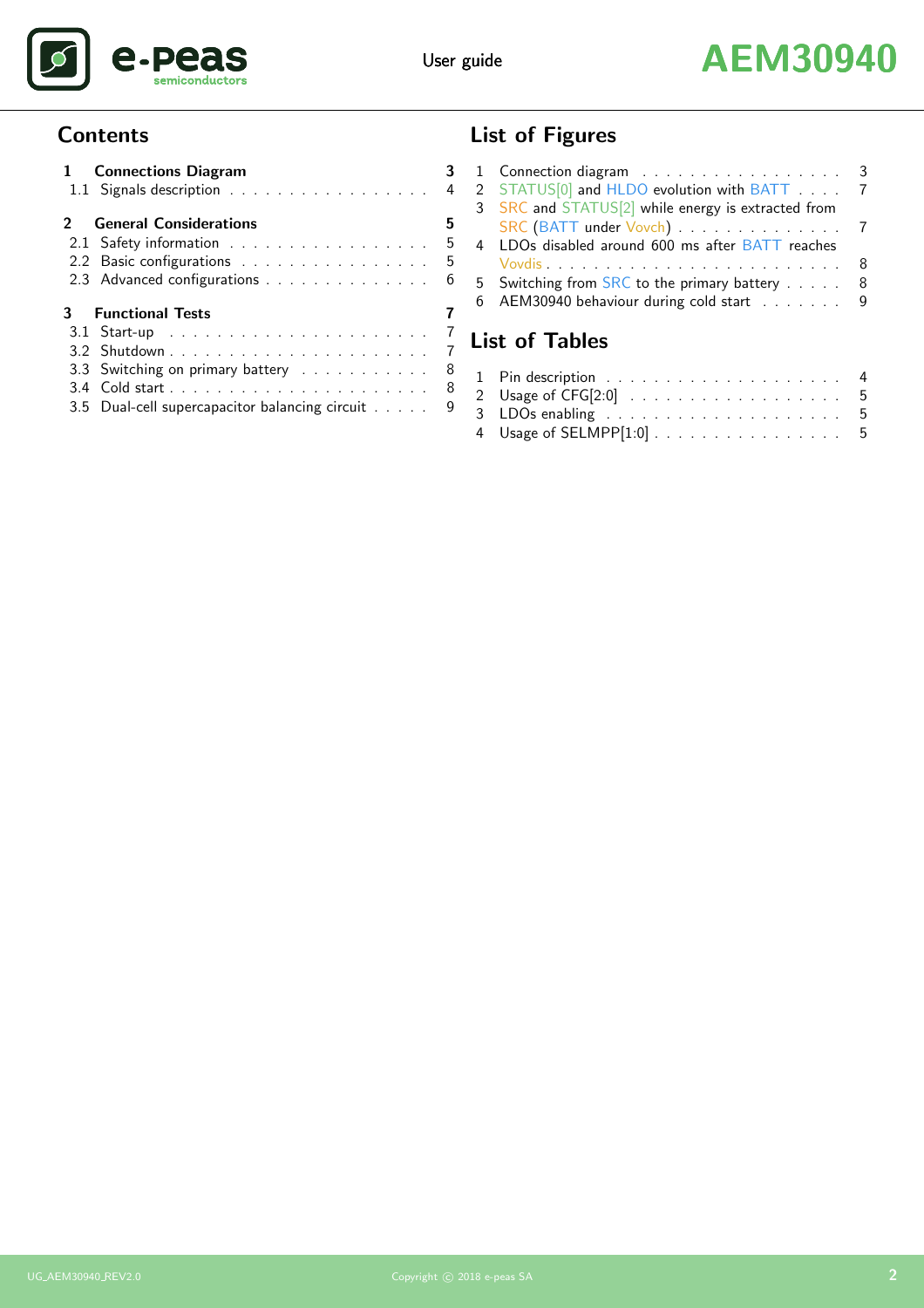**(1)**  $\overline{\mathbf{U}}$ semiconductors **OBS** 

AEM30940 EM30940

<span id="page-2-1"></span><span id="page-2-0"></span>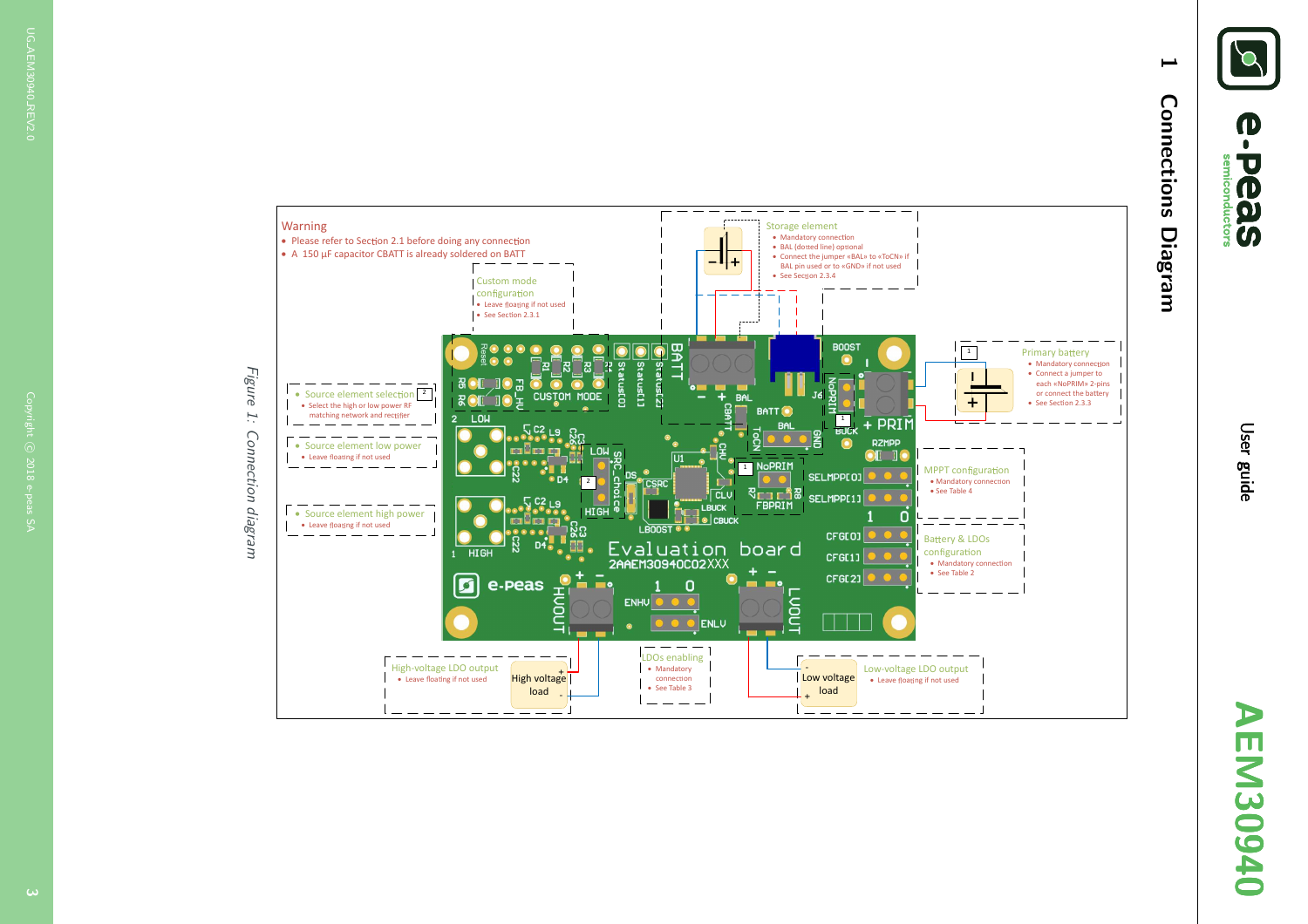

# <span id="page-3-1"></span><span id="page-3-0"></span>1.1 Signals description

| <b>NAME</b>                  | <b>FUNCTION</b>                                                                                                                 | <b>CONNECTION</b>                                              |                                             |  |
|------------------------------|---------------------------------------------------------------------------------------------------------------------------------|----------------------------------------------------------------|---------------------------------------------|--|
| <b>Power signals</b>         |                                                                                                                                 | If used                                                        | If not used                                 |  |
| <b>LVOUT</b>                 | Output of the low-voltage LDO regulator.                                                                                        | Connect a load.                                                |                                             |  |
| <b>HVOUT</b>                 | Output of the high-voltage LDO regulator.                                                                                       | Connect a load.                                                |                                             |  |
| <b>BAL</b>                   | Connection to mid-point of a dual-cell supercapac-<br>itor.                                                                     | Connect mid-point<br>and jumper BAL to<br>$"$ ToCN".           | Connect jumper BAL<br>to "GND".             |  |
| <b>BATT</b>                  | Connection to the energy storage element.                                                                                       | Connect storage ele-<br>ment in addition to<br>CBATT (150 µF). | Do not remove<br>CBATT.                     |  |
| <b>PRIM</b>                  | Connection to the primary battery.                                                                                              | Connect primary bat-<br>tery.                                  | Connect a jumper to<br>each NoPRIM 2-pins.  |  |
| <b>Debug signals</b>         |                                                                                                                                 |                                                                |                                             |  |
| <b>VBOOST</b>                | Output of the boost converter.                                                                                                  |                                                                |                                             |  |
| <b>VBUCK</b>                 | Output of the buck converter.                                                                                                   |                                                                |                                             |  |
| <b>SRC</b>                   | Output of the rectifier                                                                                                         |                                                                |                                             |  |
| <b>Configuration signals</b> |                                                                                                                                 |                                                                |                                             |  |
| CFG[2]                       | Configuration of the threshold voltages for the                                                                                 |                                                                |                                             |  |
| CFG[1]                       | energy storage element and the output voltage of                                                                                | Connect jumper                                                 | Cannot be left float-                       |  |
| CFG[0]                       | the LDOs.                                                                                                                       | (see Table 2).                                                 | ing (see Table 2).                          |  |
| <b>SRC_CHOICE</b>            | Selection of the high or low power matching<br>network and rectifier.                                                           | Connect jumper<br>SRC_CHOICE to high<br>or low.                | Cannot be left float-<br>ing                |  |
| <b>FBPRIM</b>                | Configuration of the primary battery.                                                                                           | Use resistors R7-R8<br>(see Section 2.3.3).                    | Connect a jumper to<br>each NoPRIM 2-pins.  |  |
| FB_HV                        | Configuration of the high-voltage LDO in the cus-<br>tom mode.                                                                  | Use resistors R5-R6<br>(see Section 2.3.1).                    | Leave floating.                             |  |
| <b>RZMPP</b>                 | Conguration of the constant impedance MPP.                                                                                      | Use resistor RZMPP                                             | Leave floating                              |  |
| <b>Control signals</b>       |                                                                                                                                 |                                                                |                                             |  |
| <b>ENHV</b>                  | Enabling pin for the high-voltage LDO.                                                                                          | Connect jumper<br>(see Table 3).                               | Cannot be left float-<br>ing (see Table 3). |  |
| <b>ENLV</b>                  | Enabling pin for the low-voltage LDO.                                                                                           | Connect jumper<br>(see Table 3).                               | Cannot be left float-<br>ing (see Table 3). |  |
| <b>Status signals</b>        |                                                                                                                                 |                                                                |                                             |  |
| STATUS[2]                    | Logic output. Asserted when the AEM performs<br>the MPP evaluation.                                                             |                                                                |                                             |  |
| STATUS[1]                    | Logic output. Asserted if the battery voltage falls<br>under Vovdis or if the AEM is taking energy from<br>the primary battery. |                                                                |                                             |  |
| STATUS[0]                    | Logic output. Asserted when the LDOs can be<br>enabled.                                                                         |                                                                |                                             |  |

Table 1: Pin description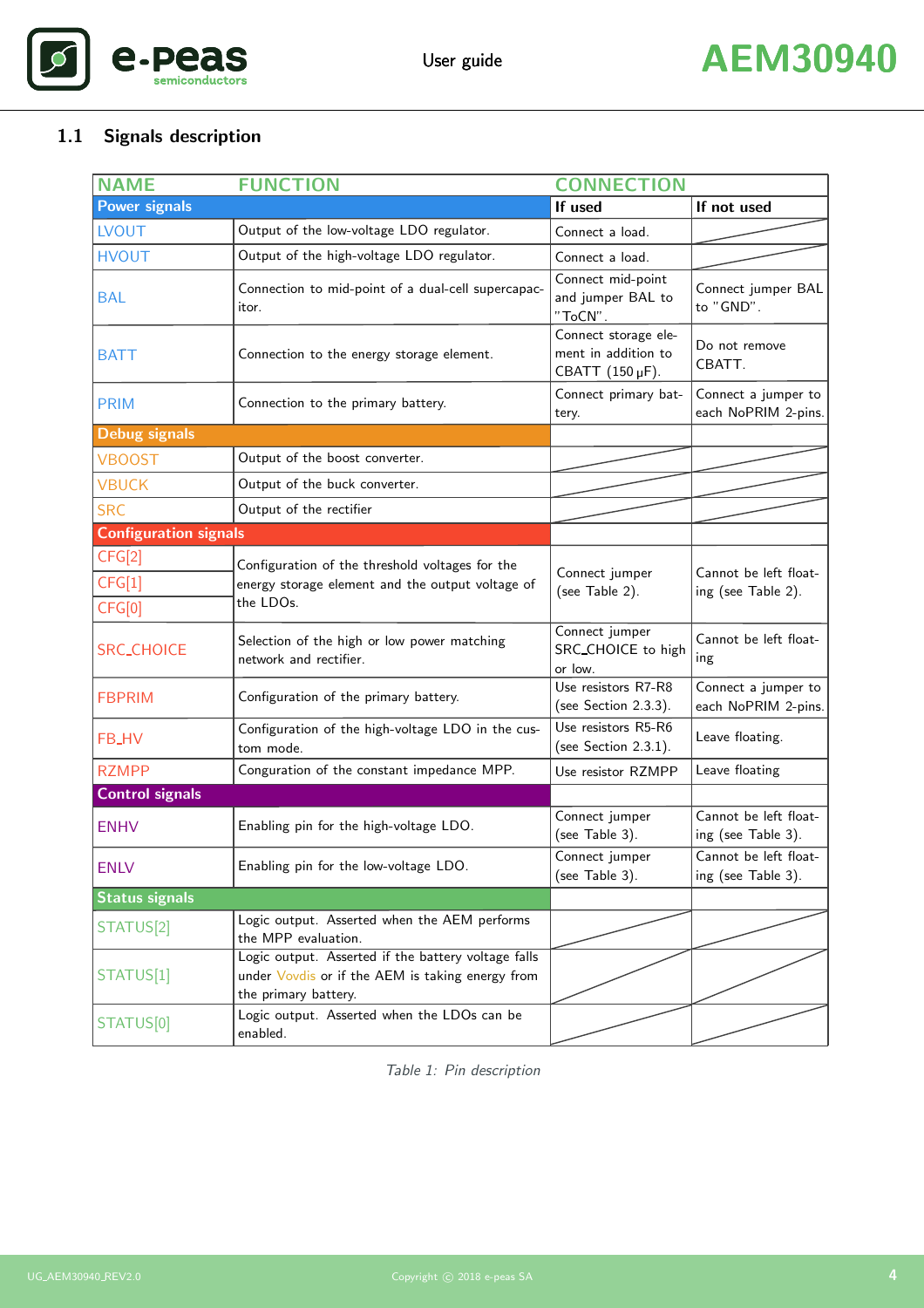

# <span id="page-4-0"></span>2 General Considerations

### <span id="page-4-1"></span>2.1 Safety information

Always connect the elements in the following order:

- 1. Reset the board see ["How to reset the AEM30940 evaluation board"](#page-5-3) on page [7.](#page-6-5)
- 2. Completely configure the PCB (jumpers/resistors);
	- Battery and LDOs configuration (CFG[0], CFG[1], CFG[2] and, if needed, R1-R2-R3-R4-R5-R6) see [Table 2,](#page-4-3)
	- Primary battery configuration (NoPRIM or R7-R8) see Section [2.3.3,](#page-5-1)
	- LDOs enabling (ENHV and ENLV) see [Table 3,](#page-4-4)
	- Balun circuit connection (BAL) see Section [2.3.4.](#page-5-3)
- 3. Connect the storage elements on BATT and optionally the primary battery on PRIM.
- 4. Connect the high and/or low voltage loads on HVOUT/LVOUT (optional).
- 5. Connect the source.

To avoid damage to the board, users are urged to follow this procedure.

## <span id="page-4-2"></span>2.2 Basic configurations

The MPP configuration is not available on the AEM30940 evaluation board. The MPP is by default configured to 50 % of Voc as this ratio optimize the proposed rectifier efficiency.

| Configuration pins |        | Storage element threshold voltages |                                 | LDOs output voltages |          | Typical use |       |                            |
|--------------------|--------|------------------------------------|---------------------------------|----------------------|----------|-------------|-------|----------------------------|
| CFG[2]             | CFG[1] | CFG[0]                             | Vovch                           | Vchrdy               | Vovdis   | Vhv         | Vlv   |                            |
| H                  | н      | н                                  | 4.12 V                          | $3.67$ V             | $3.60$ V | 3.3V        | 1.8V  | Li-ion battery             |
| Н                  | н      |                                    | 4.12 V                          | 4.04 V               | $3.60$ V | 3.3V        | 1.8V  | Solid state battery        |
| н                  |        | н                                  | 4.12 V                          | 3.67 V               | $3.01$ V | 2.5V        | 1.8 V | Li-ion/NiMH battery        |
| Н                  |        |                                    | 2.70 V                          | 2.30 V               | 2.20 V   | 1.8<br>V    | 1.2V  | Single-cell (super) capac- |
|                    |        |                                    |                                 |                      |          |             |       | itor                       |
|                    | н      | Н                                  | 4.50 V                          | 3.67 V               | 2.80V    | 2.5V        | 1.8V  | Dual-cell supercapacitor   |
|                    | н      |                                    | 4.50 V                          | 3.92 V               | 3.60V    | 3.3V        | 1.8V  | Dual-cell supercapacitor   |
|                    |        | н                                  | $3.63$ V                        | 3.10 V               | 2.80 V   | 2.5V        | 1.8 V | LiFePO4 battery            |
|                    |        |                                    | Custom mode - see Section 2.3.1 |                      |          | 1.8 V       |       |                            |

<span id="page-4-3"></span>Table 2: Usage of CFG[2:0]

| <b>FNIV</b> | <b>FNHV</b> | LV output | HV output |
|-------------|-------------|-----------|-----------|
| н           |             | Enabled   | Enabled   |
| H           |             | Enabled   | Disabled  |
|             |             | Disabled  | Enabled   |
|             |             | Disabled  | Disabled  |

<span id="page-4-4"></span>Table 3: LDOs enabling

<span id="page-4-5"></span>Table 4: Usage of SELMPP[1:0]

SELMPP[1] | SELMPP[0] | Vmpp/Voc  $0 \t 0 \t 50\%$  $0 \t 1 \t 65\%$ 1 0 80% 1 1 | ZMPP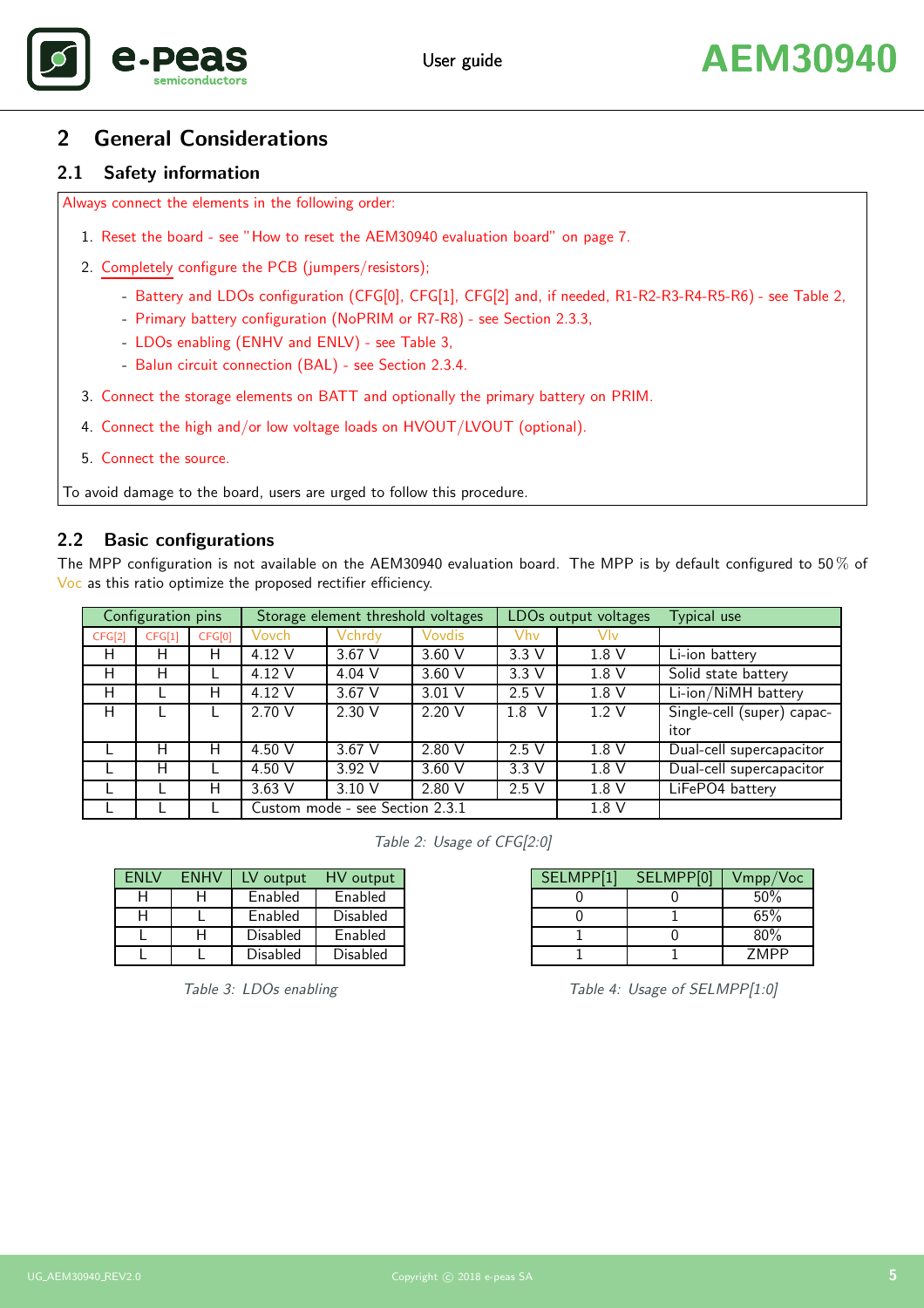



### <span id="page-5-0"></span>2.3 Advanced configurations

A complete description of the system constraints and configurations is available in Section 8 "System configuration" of the AEM30940 datasheet .

A reminder on how to compute the configuration resistors value is provided below. Calculation can be made with the help of the spreadsheet found at the [e-peas website.](https://www.e-peas.com)

#### <span id="page-5-2"></span>2.3.1 Custom mode

In addition to the pre-defined protection levels, the custom mode allows users to define their own levels via resistors R1 to R4 and to tune the output of the high voltage LDO via resistors R5-R6.

By defining  $RT = R1 + R2 + R3 + R4$  (1 M $\Omega$  < RT < 100 M $\Omega$ ):

- $R1 = RT (1 V / Vovch)$
- $R2 = RT (1 V / Vchrdy 1 V / Vovch)$
- $R3 = RT (1 V / Vovdis 1 V / Vchrdy)$
- $R4 = RT (1 1 V / Vovdis)$

By defining  $RV = R5+R6$  (1 M $\Omega$  < RV < 40 M $\Omega$ ):

- $R5 = RV (1 V / Vhv)$
- $R6 = RV (1 1 V / V)$

Make sure the protection levels satisfy the following conditions:

- $-$  Vchrdy  $+$  0.05  $V \le$  Vovch  $\le$  4.5 V
- $-$  Vovdis  $+$  0.05 V  $<$  Vchrdy  $<$  Vovch  $-$  0.05 V
- $-2.2 V < V$ ovdis
- $-$  Vhv  $\leq$  Vovdis 0.3 V

#### If unused, leave the resistor footprints (R1 to R6) empty.

#### 2.3.2 ZMPP configuration

If this configuration is chosen (see [Table 4\)](#page-4-5), the AEM30940 regulate  $V$ src at a voltage equals to the product of R1 times the current available at the output of the internal rectifier.

•  $10 \Omega \leq RZMPP \leq 1 M\Omega$ 

<span id="page-5-1"></span>If unused, leave the resistor footprint R1 empty.

#### 2.3.3 Primary battery configuration

As to the main storage element, the primary battery protection levels have to be defined. To do so, use resistors R7-R8. By defining  $RP = R7 + R8$  (100 k $\Omega$  < RP < 500 k $\Omega$ ):

• 
$$
R7 = \frac{V \text{prim\_min}}{4} \cdot RP \cdot \frac{1}{2.2 V}
$$

$$
\bullet \ \mathsf{R8} = \mathsf{RP} - \mathsf{R7}
$$

If unused, use a jumper to short each "NoPRIM" 2-pins headers.

#### <span id="page-5-3"></span>2.3.4 Balun circuit configuration

When using a dual-cell supercapacitor (that does not already include a balancing circuit), enable the balun circuit configuration to ensure equal voltage on both cells. To do so:

- Connect the node between the two supercapacitor cells to BAL (on BATT connector)
- Use a jumper to connect "BAL" to "ToCN"

If unused, use a jumper to connect "BAL" to "GND".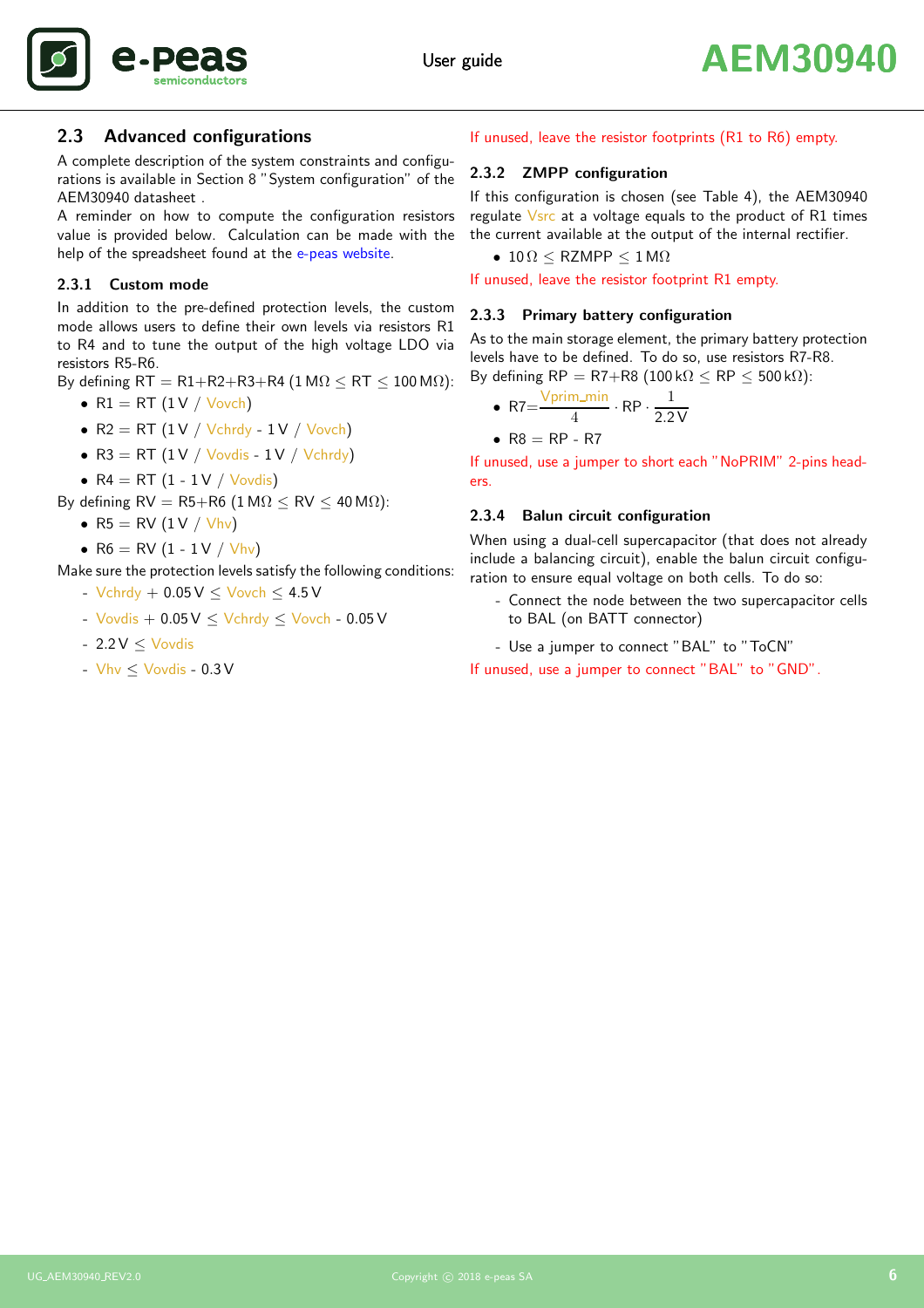

#### How to reset the AEM30940 evaluation board:

<span id="page-6-5"></span>To reset the board, simply disconnect the storage device and the optional primary battery and connect the 6 "Reset" connections (working from the rightmost to the left) to a GND node (i.e. the negative pin of any connector) in order to discharge the internal nodes of the system.



# <span id="page-6-0"></span>3 Functional Tests

This section presents a few simple tests that allow the user to understand the functional behavior of the AEM30940. To avoid damaging the board, follow the procedure found in Section [2.1](#page-4-1) "Safety information". If a test has to be restarted, make sure to properly reset the system to obtain reproducible results.

The following functional tests were made using the following setup:

- Configuration:  $CFG[2:0] = HLL$ , BAND 1 connected,  $ENLV = H$ ,  $ENHV = H$
- Storage element: capacitor  $(4.7 \text{ mF} + \text{CBATT})$
- Load: 10 kΩ on HVOUT, LVOUT floating
- SRC: current source (1 mA or 100 µA) with voltage compliance (4 V)

Feel free to adapt the setup to match your system as long as you respect the input and cold-start constraints (see Section 1 "Introduction" of AEM30940 datasheet).

#### <span id="page-6-1"></span>3.1 Start-up

The following example allows users to observe the behavior of the AEM30940 in the wake-up mode.

#### Setup

- 1. Place the probes on the nodes to be observed.
- 2. Referring to [Figure 1,](#page-2-1) follow steps 1 to 5 explained in Section 2.1

#### Observations and measurements

- BATT: Voltage rises as the power provided by the source is transferred to the storage element (see [Figure 2\)](#page-6-3).
- HLDO/LLDO: Regulated when voltage on BATT first rises above Vchrdy (see [Figure 2\)](#page-6-3).
- STATUS[0]: Asserted when the LDOs are ready to be enabled (refer to Section 7.2 "Normal mode" of the AEM30940 datasheet) (see [Figure 2\)](#page-6-3).

- STATUS[2]: Asserted each time the AEM30940 performs a MPP evaluation (see [Figure 3\)](#page-6-4).



Figure 2: STATUS[0] and HLDO evolution with BATT

<span id="page-6-3"></span>

<span id="page-6-4"></span>Figure 3: SRC and STATUS[2] while energy is extracted from SRC (BATT under Vovch)

#### <span id="page-6-2"></span>3.2 Shutdown

This test allows users to observe the behavior of the AEM30940 when the system is running out of energy.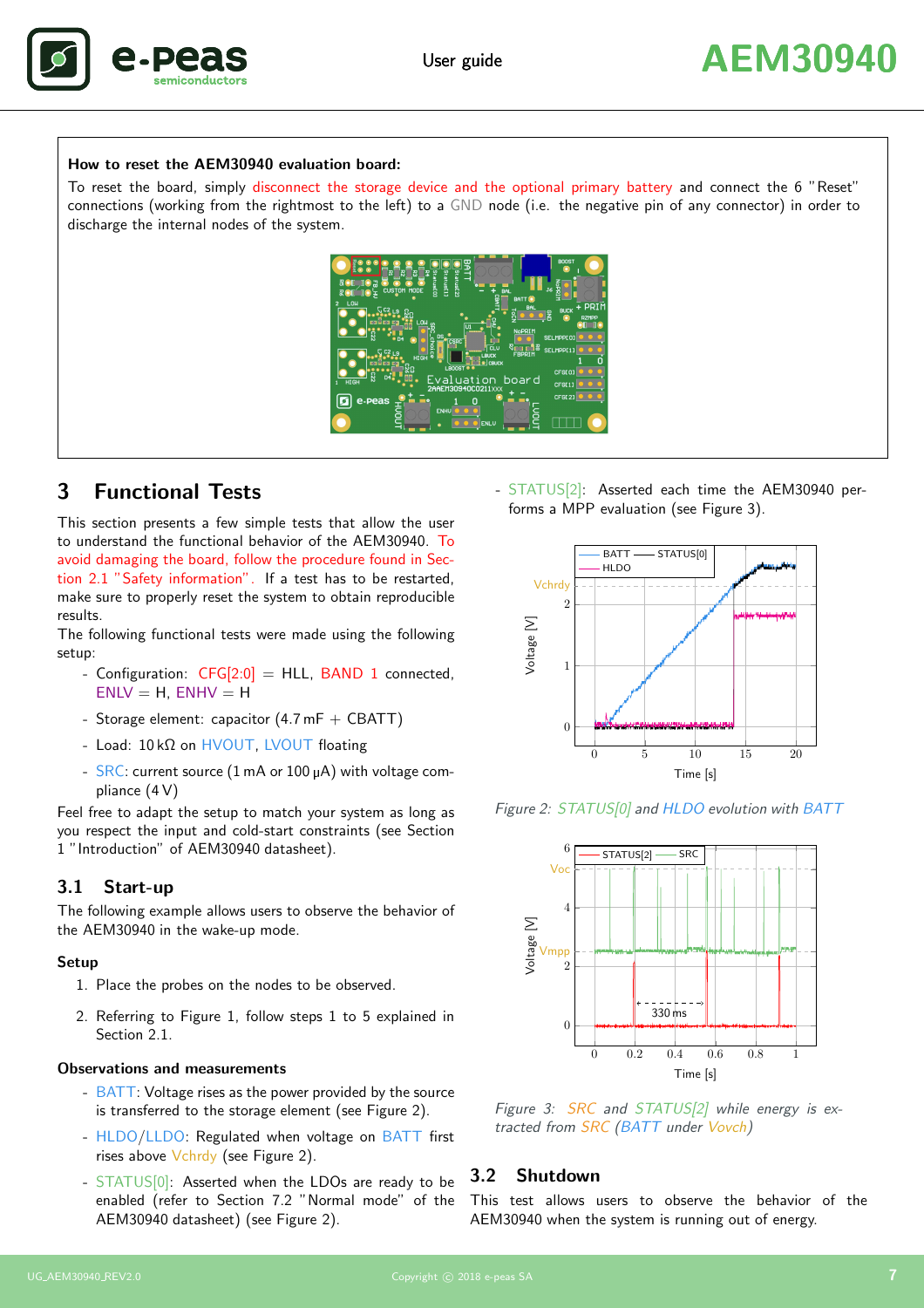

#### Setup

- 1. Place the probes on the nodes to be observed.
- 2. Referring to [Figure 1,](#page-2-1) follow steps 1 to 5 explained in Section [2.1.](#page-4-1) Configure the board in the desired state and start the system (see Section [3.1\)](#page-6-1). Do not use a primary battery.
- 3. Let the system reach a steady state (i.e. voltage on BATT between Vchrdy and Vovch and STATUS[0] asserted).
- 4. Remove your source element and let the system discharge through quiescent current and HVOUT/LVOUT load(s).

### Observations and measurements

- BATT: Voltage decreases as the system consumes the power accumulated in the storage element. The voltage remains stable after crossing Vovdis (see [Figure 4\)](#page-7-2).
- STATUS[0]: De-asserted when the LDOs are no longer available as the storage element is running out of energy. This happens 600 ms after STATUS[1] assertion (see [Figure 4\)](#page-7-2).
- STATUS[1]: Asserted for 600 ms when the storage ele-ment voltage (BATT) falls below Vovdis (see [Figure 4\)](#page-7-2).



<span id="page-7-2"></span>Figure 4: LDOs disabled around 600 ms after BATT reaches Vovdis

# <span id="page-7-0"></span>3.3 Switching on primary battery

This example allows users to observe switching from the main storage element to the primary battery when the system is running out of energy.

## Setup

- 1. Place the probes on the nodes to be observed.
- 2. Referring to [Figure 1,](#page-2-1) follow steps 1 to 5 explained in Section [2.1.](#page-4-1) Configure the board in the desired state and start the system (see Section [3.1\)](#page-6-1). Connect a primary battery (example: 3.1 V coin cell with protection level at 2.4 V, R7 =  $68 \text{ k}\Omega$  and R8 =  $180 \text{ k}\Omega$ ).
- 3. Let the system reach a steady state (i.e. voltage on BATT between Vchrdy and Vovch and STATUS[0] asserted).
- 4. Remove your source element and let the system discharge through quiescent current and HVOUT/LVOUT load(s).

### Observations and measurements

- BATT: Voltage decreases as the system consumes the power accumulated in the storage element. The voltage reaches Vovdis and then rises again to Vchrdy as it is recharged from the primary battery (see [Figure 5\)](#page-7-3).
- STATUS[0]: Never de-asserted as the LDOs are still functional (see [Figure 5\)](#page-7-3).
- HLDO: Stable and not affected by switching on the primary battery (see [Figure 5\)](#page-7-3).



<span id="page-7-3"></span>Figure 5: Switching from SRC to the primary battery

# <span id="page-7-1"></span>3.4 Cold start

The following test allows users to observe the minimum voltage required at SRC to coldstart the AEM30940. Be careful to avoid probing any unnecessary node to avoid leakage current induced by the probe. Make sure to properly reset the board to observe the cold-start behavior.

#### Setup

- 1. Place the probes on the nodes to be observed.
- 2. Referring to [Figure 1,](#page-2-1) follow steps 1 and 2 explained in Section [2.1.](#page-4-1) Configure the board in the desired state. Do not plug any storage element in addition to CBATT.
- 3. SMA connector: Connect your source element.